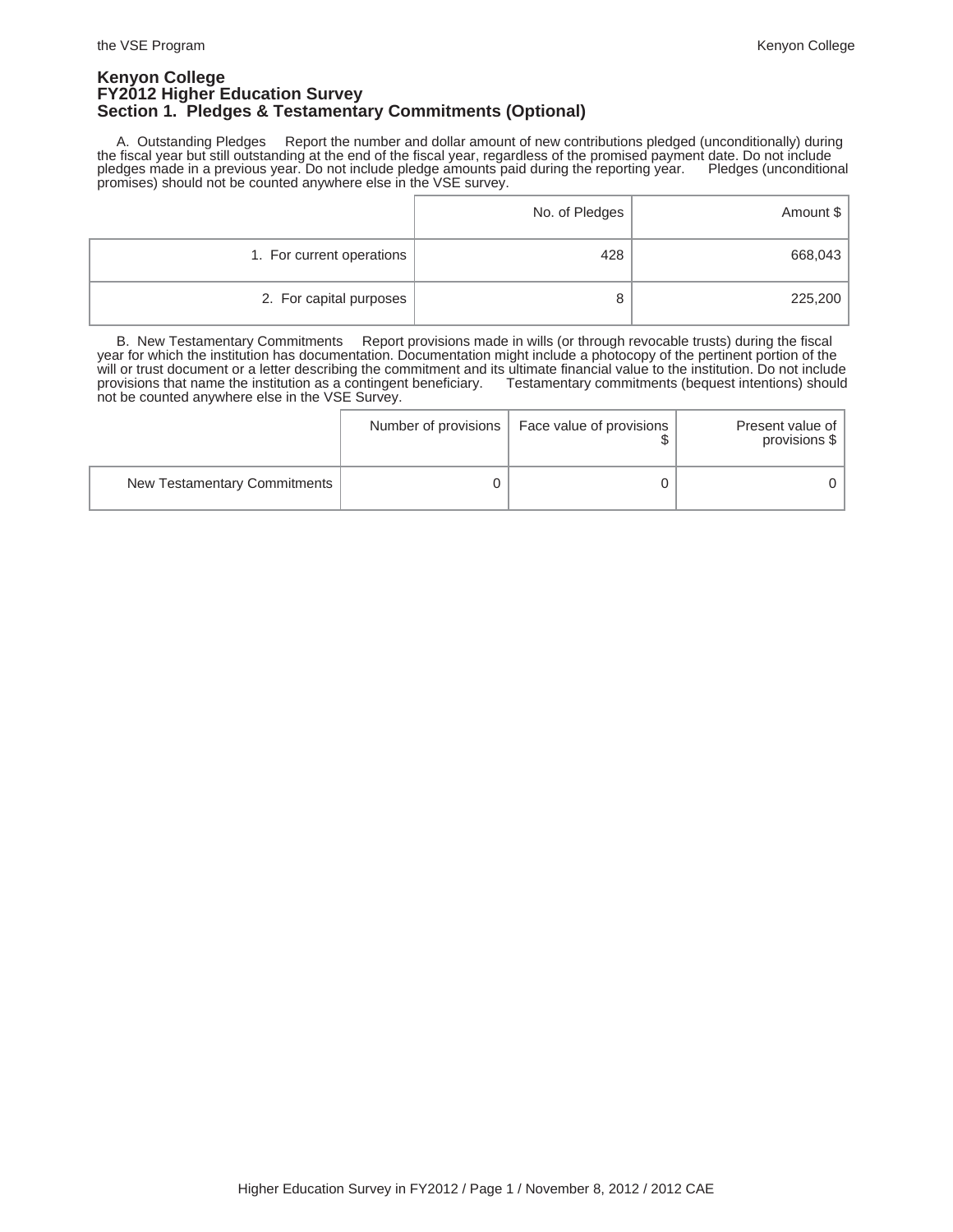### **Kenyon College FY2012 Higher Education Survey Section 2. Finances & Enrollment (Required for All Versions)**

This entire section must be filled out in order to be listed in the VSE Report and be eligible for the CASE Award Program.

ENROLLMENT Count enrollment at the beginning of the academic year being reported (i.e., fall of 2004 for the report covering the 2004-05 fiscal year). All students (except continuing education) are counted: full-time, part-time, resident, extension, non-degree. DO NOT convert part-time students to full-time equivalents. FULL-TIME EQUIVA extension, non-degree. DO NOT convert part-time students to full-time equivalents. ENROLLMENT Count the FTE enrollment figure as of the beginning of the reporting period, i.e., opening fall FTE enrollment. If the FTE figure is not available, use the formula: the sum of all full-time students plus one-third of the number<br>of part-time students (e.g., three part-time students equal one full-time student). ENDOWMENT/ of part-time students (e.g., three part-time students equal one full-time student). ENDOWMENT/LONG-TERM INVESTMENTS Include all the following: - True endowment : funds provided the institution, the principal of which is INVESTMENTS Include all the following: - True endowment : funds provided the institution, the principal of which is not expendable by the institution under the terms of the agreement that created the fund. - Term endowment true endowment except that all or part of the funds may be expended after a stated period or upon the occurrence of a certain event as stated in the terms governing the funds. - Quasi-endowment : funds functioning as endowment - funds given to the institution "with no strings attached" or surplus funds that have been added to the endowment fund, the<br>principal of which may be spent at the discretion of the governing board. Public institutions should incl principal of which may be spent at the discretion of the governing board.<br>endowment of the foundation and the institution. As a guideline, institutions endowment of the foundation and the institution. As a guideline, institutions should enter the amount reported on the NACUBO endowment survey. EXPENDITURES Include all expenditures for Instruction, Research, Public service EXPENDITURES Include all expenditures for Instruction, Research, Public service, Academic support, Student services, Institutional support, Scholarships and fellowships, and Operation and maintenance of physical plant. Exclude Auxiliary Enterprises, Hospital Services, and Independent operations. Public institutions should enter the combined expenditures for the foundation and the institution.

|                                      | FY2011      | FY2012      |
|--------------------------------------|-------------|-------------|
| 1. Enrollment - total headcount      | 1,652       | 1,663       |
| 2. Enrollment - full-time equivalent | 1,650.0     | 1,660.0     |
| 3. Endowment market value \$         | 179,922,748 | 184,782,162 |
| 4. Expenditures \$                   | 81,567,000  | 101,820,194 |

Notes on Endowment and Expenditures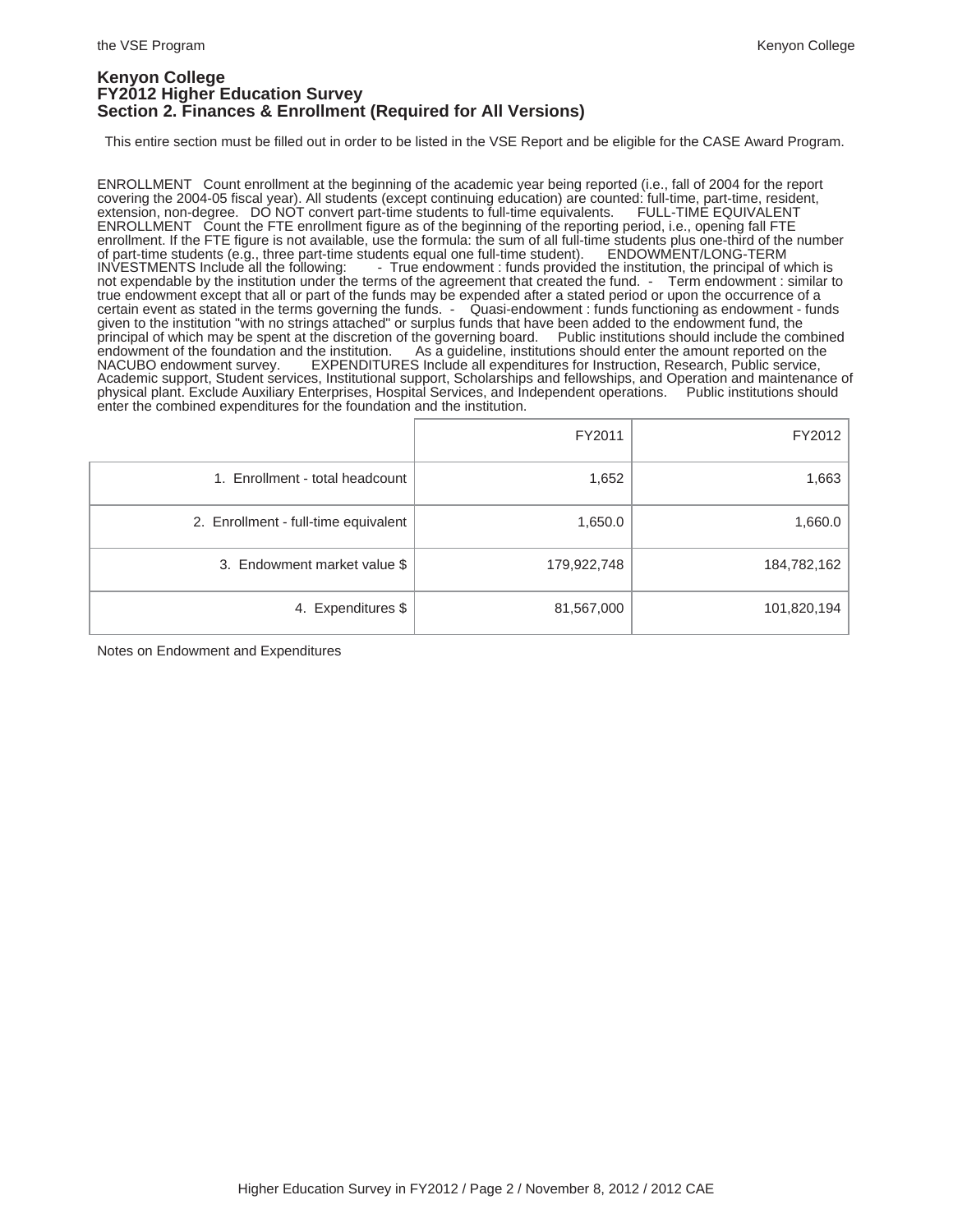# Kenyon College

# Kenyon College<br>FY2012 Higher Education Survey<br>Section 3a. Outright Giving: Current Operations ( Full option) **Section 3a. Outright Giving: Current Operations ( Full option) FY2012 Higher Education Survey Kenyon College**

DO NOT INCLUDE DEFERRED GIFTS IN THIS SECTION. There are three options for completing Section 3: Full, Partial, and Minimal. All forms of the survey count as full<br>participation in the program. So, complete the version wher DO NOT INCLUDE DEFERRED GIFTS GIFTS GIFTS IN THIS SECTION. There are three options for completing Section 3: Full, Partial, and Minimal. All forms of the survey count as full participation in the program. So, complete the version where the level of detail corresponds to the level of detail in your records. You might also want to do a shorter version because of time contraints. Please enter 0 where no gift income was received for a particular cell. Every cell below should have a number in it when you are finished.

|        | <b>I. TOTAL</b>               | 4,500,005           | 52,500                          | 328,525                            | 30,000      | 10,000                           | 1,100      | 500                               | 614,822                     | 50,724       | 1,408,362            | 2,496,533                          | 6,996,538                                   |
|--------|-------------------------------|---------------------|---------------------------------|------------------------------------|-------------|----------------------------------|------------|-----------------------------------|-----------------------------|--------------|----------------------|------------------------------------|---------------------------------------------|
|        | H. Other<br>Organizations     | 288,826             | 8,000                           | 100,015                            | $\circ$     | 10,000                           | $\circ$    | $\circ$                           | 458,000                     | 8,100        | 142,420              | 726,535                            | 1,015,361                                   |
|        | Fundraising<br>Ö              | 30,116<br>Consortia | $\circ$                         | $\circ$                            | $\circ$     | $\circ$                          | $\circ$    | $\circ$                           | 39,943                      | $\circ$      | $\circ$              | 39,943                             | 70,059                                      |
|        | F. Religious<br>Organizations | 0                   | $\circ$                         | $\circ$                            | $\circ$     | $\circ$                          | $\circ$    | $\circ$                           | 1,000                       | $\circ$      | $\frac{8}{1}$        | 1,018                              | 1,018                                       |
|        | E.<br>Corporations            | 236,430             | 400                             | 20,000                             | $\circ$     | $\circ$                          | $\circ$    | $\circ$                           | $\circ$                     | 8,914        | 55,223               | 84,537                             | 320,967                                     |
|        | Foundations<br>ρ              | 402,285             | 41,250                          | 208,510                            | 30,000      | $\circ$                          | $\circ$    | $\circ$                           | 100,000                     | $\circ$      | 462,143              | 841,903                            | 1,244,188                                   |
|        | C. Other<br>Individuals       | 62,033              | 1,200                           | $\circ$                            | $\circ$     | $\circ$                          | $\circ$    | $\circ$                           | 2,765                       | 1,254        | 115,588              | 120,807                            | 182,840                                     |
| .<br>ת | <b>B.</b> Parents             | 964,707             | $\circ$                         | $\circ$                            | $\circ$     | $\circ$                          | $\circ$    | $\circ$                           | 9,881                       | 22,241       | 94,645               | 126,767                            | 1,091,474                                   |
|        | A. Alumni                     | 2,515,608           | 1,650                           | $\circ$                            | $\circ$     | $\circ$                          | 1,100      | 500                               | 3,233                       | 10,215       | 538,325              | 555,023                            | 3,070,631                                   |
|        |                               | 1. Unrestricted     | Restricted 2.<br>Academic Divs. | 3. Faculty & Staff<br>Compensation | 4. Research | 5. Public Service &<br>Extension | 6. Library | of Plant<br>7. Operation & Maint. | 8. Student Financial<br>Aid | 9. Athletics | 10. Other Restricted | 11. Total Restricted<br>$(2 - 10)$ | 12. Total Outright for<br>Curr. Ops. (1&11) |
|        |                               |                     |                                 |                                    |             |                                  |            |                                   |                             |              |                      |                                    |                                             |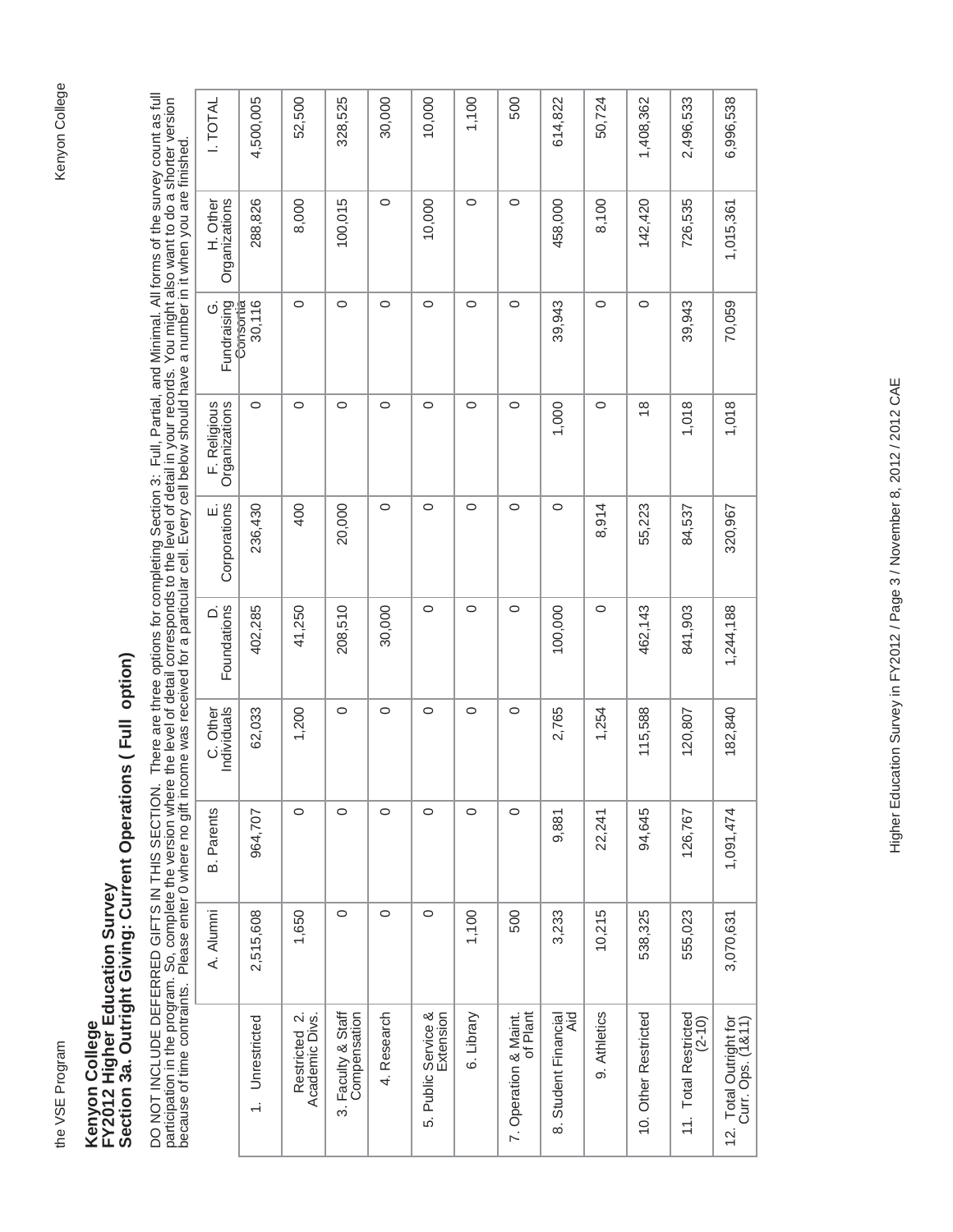# Kenyon College the VSE Program Kenyon College

# Kenyon College<br>FY2012 Higher Education Survey<br>Section 3b. Outright Giving: Capital Purposes **Section 3b. Outright Giving: Capital Purposes FY2012 Higher Education Survey Kenyon College**

Do not include deferred gifts in this section. Please enter 0 where no gift income was received for a particular cell. Every cell below should have a number in it when<br>you are finished! DO NOT INCLUDE CORPORATE PARTNE Do not include deferred gifts in this section. Please enter 0 where no gift income was received for a particular cell. Every cell below should have a number in it when you are finished! DO NOT INCLUDE CORPORATE PARTNERSHIPS ANYWHERE ON THE VSE SURVEY. THESE INCLUDE THE PLM SOFTWARE AGREEMENTS AND OTHER SUCH ARRANGEMENTS THROUGH THE PACE PARTNERSHIPS.

| <b>LTOTAL</b>                 | 5,127,020                       | 10,000                         | 7,521,814                    |               | 12,658,834                                |
|-------------------------------|---------------------------------|--------------------------------|------------------------------|---------------|-------------------------------------------|
|                               |                                 |                                |                              |               |                                           |
| H. Other<br>Organizations     | 170,000                         | 1,000                          | 49,600                       |               | 220,600                                   |
| Fundraising<br>$\dot{\circ}$  |                                 |                                | 0                            |               | 0                                         |
| F. Religious<br>Organizations |                                 |                                |                              |               | 0                                         |
| Corporations                  | 37,600                          | 500                            | 84,175                       |               | 122,275                                   |
| Foundations                   | 1,220,568                       | $\circ$                        | 2,172,973                    |               | 3,393,541                                 |
| C. Other<br>Individuals       | 1,002                           | $\circ$                        | 1,743,804                    |               | 1,744,806                                 |
| <b>B.</b> Parents             | 359,131                         |                                | 332,044                      |               | 691,175                                   |
| A. Alumni                     | 3,338,719                       | 8,500                          | 3,139,218                    |               | 6,486,437                                 |
|                               | 1. Prop., Build.<br>& Equipment | 2. Endowment -<br>Unrestricted | 3. Endowment -<br>Restricted | 4. Loan Funds | 5. Total Outright for<br>Capital Purposes |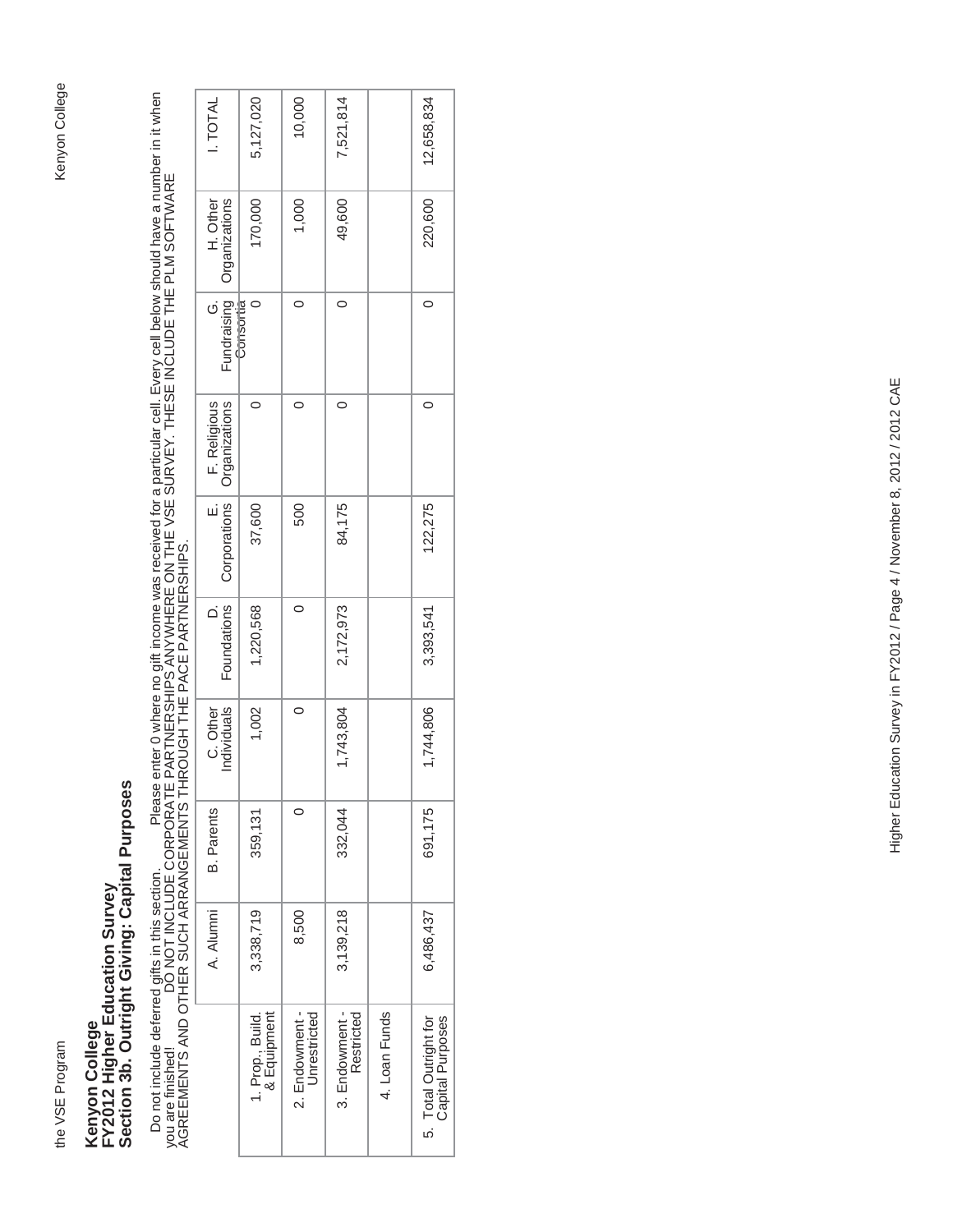# Kenyon College the VSE Program Kenyon College

## Kenyon College<br>FY2012 Higher Education Survey<br>Section 3c. Deferred Giving **FY2012 Higher Education Survey Section 3c. Deferred Giving Kenyon College**

Please report both Face Value (FV) and Present Value (PV). The Present Value for VSE purposes is defined as the tax deduction to the donor as allowed by the IRS. You<br>must report both. If you find your records do not contai added to them this year. You do not report REALIZED deferred gifts anywhere on this survey. They are reported only when established. Also, do not put pledges or bequest Please report both Face Value (FV) and Present Value (PV). The Present Value for VSE purposes is defined as the tax deduction to the donor as allowed by the IRS. You intentions in this section. You can record them in section 1 if you want to keep a record. Please enter 0 where no gift income was received for a particular cell. Every cell present value figures. There is a deferred gift calculator at www.cae.org/vse. This section is only for NEWLY established deferred gifts or gifts that had funds must report both. If you find your records do not contain both figures, please contact VSE Support and request help. The survey cannot be accepted without face and below should have a number in it when you are finished.

|                                                                     | 26,755                         | 65,868                       |                   | 92,623                   |
|---------------------------------------------------------------------|--------------------------------|------------------------------|-------------------|--------------------------|
| H. Total<br>Present Value                                           |                                |                              |                   |                          |
| Value<br>G. Total Face                                              | 50,000                         | 539,876                      |                   | 589,876                  |
| E. Others - FV   F. Others - PV                                     |                                | 48,988                       |                   | 48,988                   |
|                                                                     |                                | 489,876                      | 0                 | 489,876                  |
| A. Alumni - FV   B. Alumni - PV   C. Parents - FV   D. Parents - PV |                                | 8,440                        | 0                 | 8,440                    |
|                                                                     |                                | 25,000                       | $\circ$           | 25,000                   |
|                                                                     | 26,755                         | 8,440                        | $\circ$           | 35,195                   |
|                                                                     | 50,000                         | 25,000                       |                   | 75,000                   |
|                                                                     | 1. Endowment -<br>Unrestricted | 2. Endowment -<br>Restricted | 3. Other Purposes | 4. Total Deferred Giving |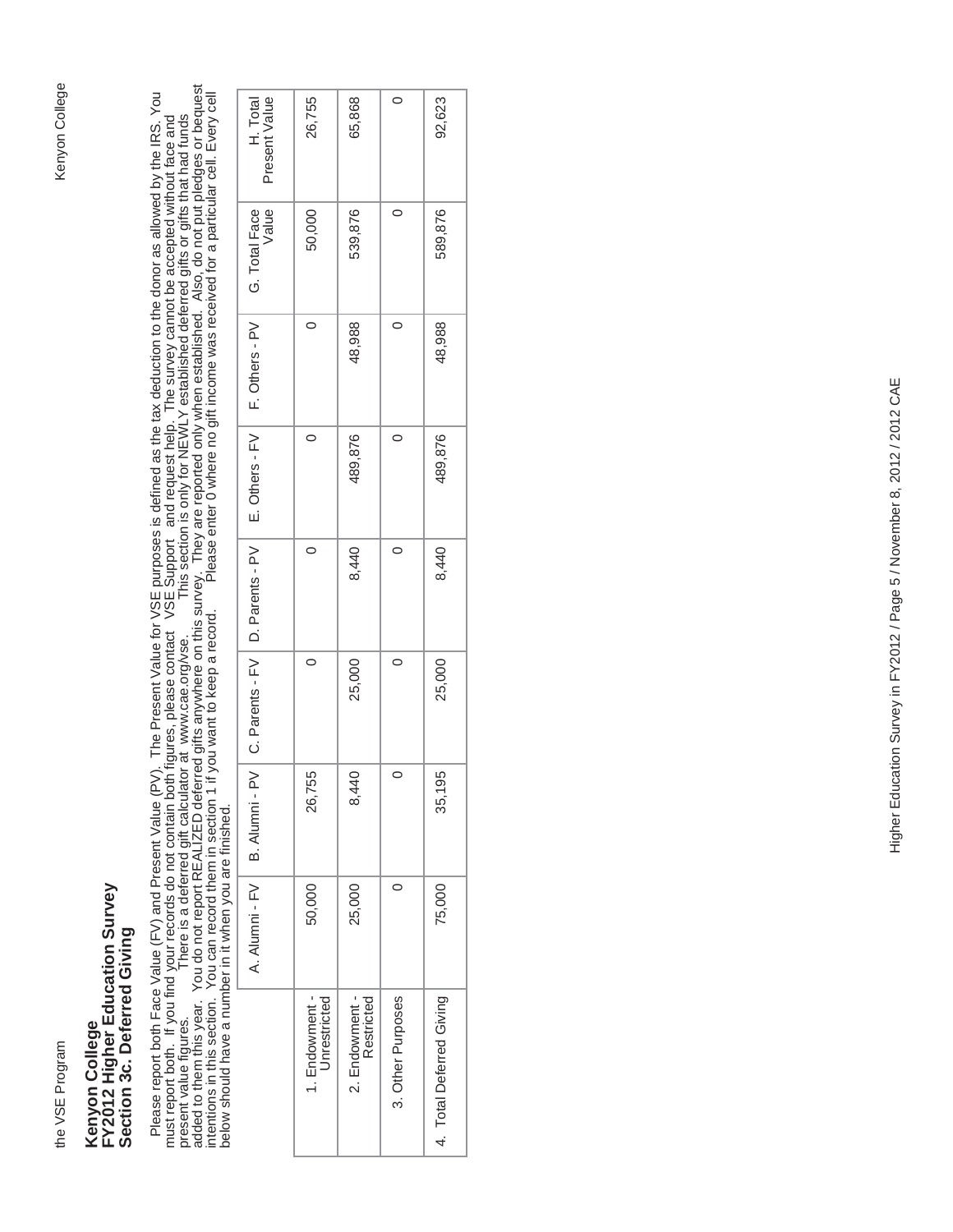the VSE Program

## Kenyon College<br>FY2012 Higher Education Survey<br>Section 3d. Gift Income Summary **Section 3d. Gift Income Summary FY2012 Higher Education Survey Kenyon College**

This summary pulls together total rows from Section 3.a, 3.b, and 3.c. When you enter the data online, this section is filled in automatically. There is no data entry required. This summary pulls together total rows from Section 3.a, 3.b, and 3.c. When you enter the data online, this section is filled in automatically. There is no data entry required.

| I. GRAND<br>TOTAL             | 6,996,538                                          | 12,658,834                                | 92,623                                | 19,747,995                            | 589,876                                | 20,245,248                |
|-------------------------------|----------------------------------------------------|-------------------------------------------|---------------------------------------|---------------------------------------|----------------------------------------|---------------------------|
| H. Other<br>Organizations     | 1,015,361                                          | 220,600                                   |                                       | 1,235,961                             |                                        |                           |
| Fundraising<br>Consortia      | 70,059                                             | $\circ$                                   |                                       | 70,059                                |                                        |                           |
| F. Religious<br>Organizations | 1,018                                              | 0                                         |                                       | 1,018                                 |                                        |                           |
| E.<br>Corporations            | 320,967                                            | 122,275                                   |                                       | 443,242                               |                                        |                           |
| Foundations                   | 1,244,188                                          | 3,393,541                                 |                                       | 4,637,729                             |                                        |                           |
| C. Other<br>Individuals       | 182,840                                            | 1,744,806                                 | 48,988                                | 1,976,634                             | 489,876                                | 2,417,522                 |
| <b>B.</b> Parents             | 1,091,474                                          | 691,175                                   | 8,440                                 | 1,791,089                             | 25,000                                 | 1,807,649                 |
| A. Alumni                     | 3,070,631                                          | 6,486,437                                 | 35,195                                | 9,592,263                             | 75,000                                 | 9,632,068                 |
|                               | 1. Total Outright for<br><b>Current Operations</b> | 2. Total Outright for<br>Capital Purposes | 3. Total Deferred at<br>Present Value | Official Total Using<br>Present Value | <b>Total Deferred at</b><br>Face Value | Total Using Face<br>Value |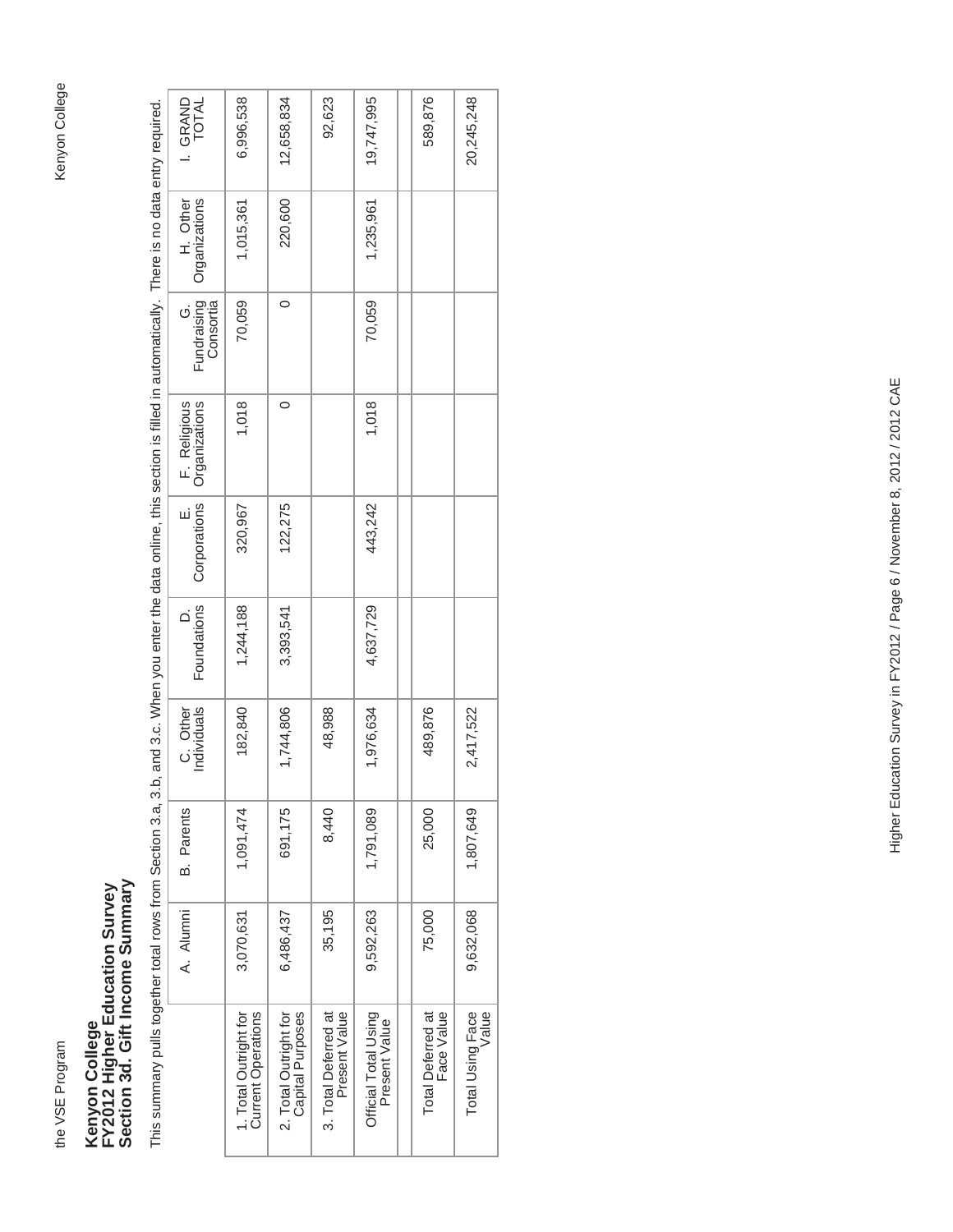### **Kenyon College FY2012 Higher Education Survey Section 4a. Additional Details on Section 3 - Individuals**

1. Contributions from Individuals A. Contributions from Individuals for All Purposes Alumni Total - REQUIRED

|                                                                     | No. of Record | No. Solicited | No. Donors | Amount \$ |
|---------------------------------------------------------------------|---------------|---------------|------------|-----------|
| 1a. Alumni undergraduate<br>degree or diploma holders               | 16,060        | 14,830        | 5,513      | 9,519,683 |
| 1b. Alumni graduate only<br>degree or diploma holders               |               |               |            |           |
| 1c. Alumni without a degree<br>or diploma                           | 930           | 772           | 153        | 72,580    |
| 1d. Enter Totals here ONLY<br>if you have left 1a-1c above<br>blank |               |               |            |           |
| 1e. Alumni Total                                                    | 16,990        | 15,602        | 5,666      | 9,592,263 |
|                                                                     | No. of Record | No. Solicited | No. Donors | Amount \$ |
| 2. Parents                                                          | 7,441         | 7,074         | 2,194      | 1,791,089 |
|                                                                     | No. of Record | No. Solicited | No. Donors | Amount \$ |
| 3. Faculty and Staff                                                | 342           | 342           | 82         | 22,047    |
| 4. Students                                                         | 1,648         | 409           | 129        | 1,571     |
| 5. All Others not counted in<br>$1 - 4$                             | 1,101         | 1,073         | 590        | 1,953,016 |
| Dollar Total of rows 3-5 above                                      |               |               |            | 1,976,634 |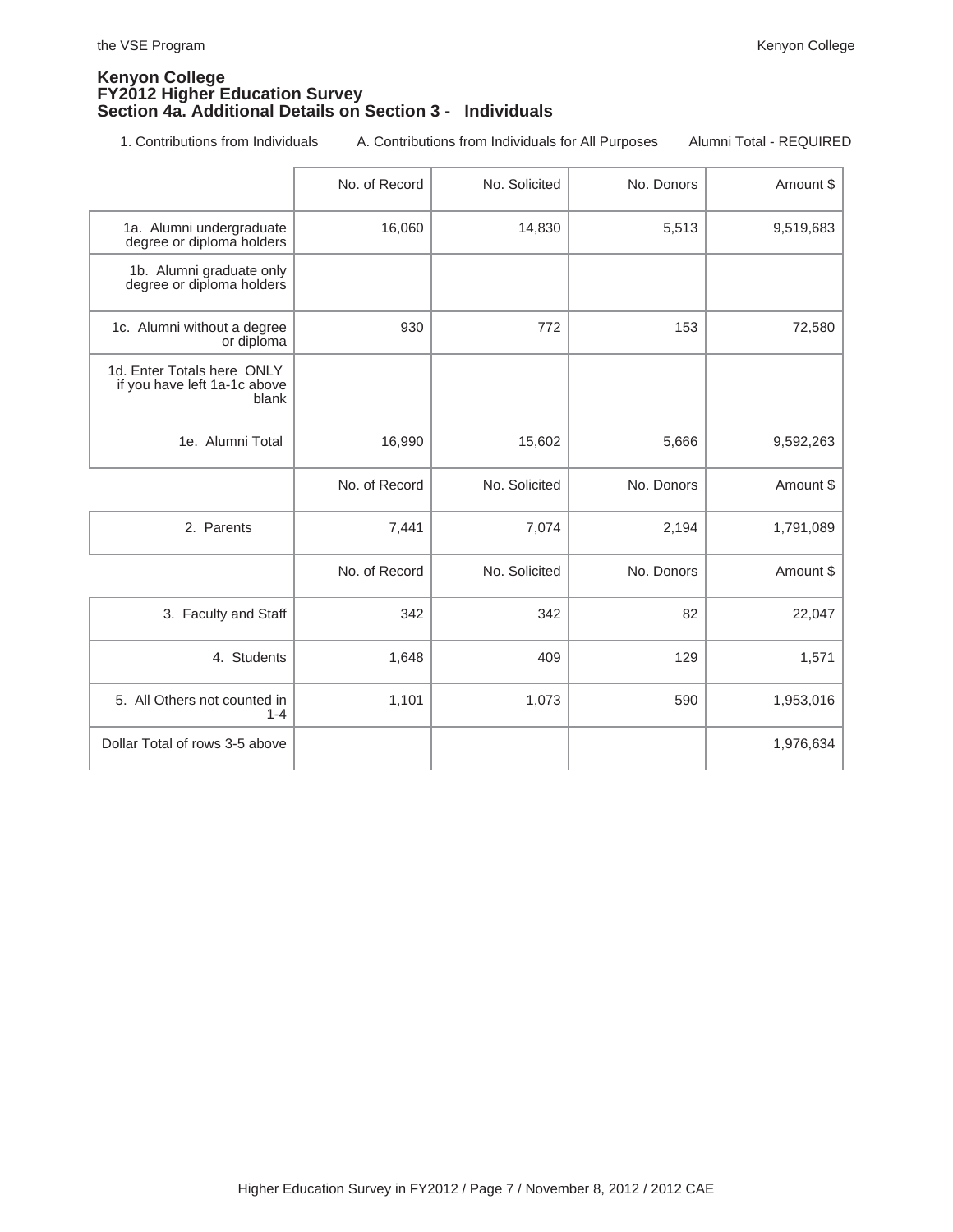B. Contributions from Individuals for Current Operations Only

|                                                                  | No. Solicited | No. Donors | Amount \$ |
|------------------------------------------------------------------|---------------|------------|-----------|
| 1a. Alumni undergraduate degree or<br>diploma holders            | 14,830        | 5,460      | 3,026,591 |
| 1b. Alumni graduate degree or<br>diploma holders                 |               |            |           |
| 1c. Alumni without a degree or<br>diploma                        | 772           | 150        | 44,040    |
| 1d. Enter Totals here ONLY if you<br>have left 1a-1c above blank |               |            |           |
| 1e. Alumni Curr. Ops. Total                                      | 15,602        | 5,610      | 3,070,631 |
|                                                                  | No. Solicited | No. Donors | Amount \$ |
| 2. Parents                                                       | 7,074         | 2,176      | 1,091,474 |
|                                                                  | No. Solicited | No. Donors | Amount \$ |
| 3. Faculty and Staff                                             | 342           | 79         | 18,773    |
| 4. Students                                                      | 409           | 126        | 1,571     |
| 5. All others not counted in 1-4 above                           | 1,073         | 532        | 162,496   |
| Dollar Total of rows 3-5 above                                   |               |            | 182,840   |

 C. Bequests - REQUIRED Include realized bequests, not bequest intentions, which are reported in section 1. Make sure the bequests listed below are also reported in section 3A, 3B, and/or 3C. Bear in mind that most bequests would not appear in 3C. Generally, they are not deferred gifts. In some cases, though, a deferred gift may be established via a will. If any of the reported bequests were reported in 3C, report them below at their present value, not face value.

|                                                                       | No. of Donors | Amount $\frac{1}{2}$ |
|-----------------------------------------------------------------------|---------------|----------------------|
| 1. Bequests for Current Operations                                    | 11            | 363,786              |
| 2. Bequests for Capital Purposes                                      | 6             | 1,774,659            |
| 3. Enter Totals here ONLY if you have left lines 1<br>& 2 above blank |               |                      |
| 4. Total Bequests                                                     | 17            | 2,138,445            |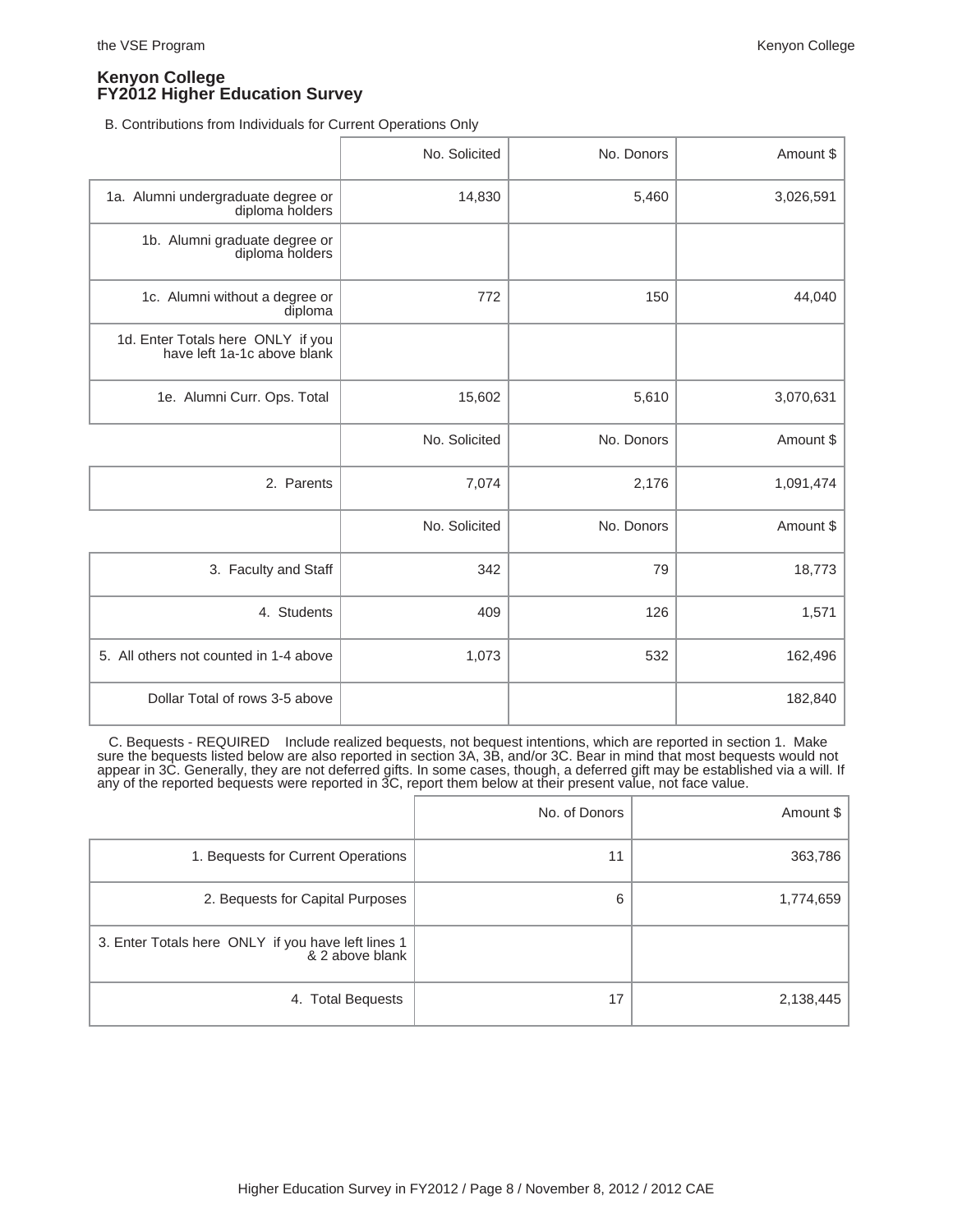D. Three Largest Donor Totals from Individuals - REQUIRED. If any of these gifts are deferred gifts, use PRESENT value, not face value.

|                                             | Largest \$ | 2nd Largest \$ | 3rd Largest \$ |
|---------------------------------------------|------------|----------------|----------------|
| 1. From living individuals                  | 2,071,300  | 1,676,968      | 1,500,000      |
| 2. Through estate settlements<br>(bequests) | 1,500,000  | 489,877        | 82,826         |

 E. Direct Governing Board Giving for All Purposes Include current, emeritus and honorary board members. On row 1 include only gifts that receive legal/hard credit. NEW! Gifts that receive soft credit may be reported on row 2. Remember to report under the dollar amount, the sum of outright gifts plus deferred gifts at PRESENT (discounted) value. You should count trustees in this section even though you previously counted them as alumni, parents, or other individuals. And soft-credit gifts would still be counted even though they are also counted under the type of organization that provided the direct gift. Do not enter zero to indicate you are skipping the question! Just leave the question blank if you're not answering. It is very unlikely that zero is a valid answer to this question.

|                                 | No. of Donors | Amount \$ |
|---------------------------------|---------------|-----------|
| 1. Governing Board Giving       | 47            | 1,055,126 |
| 2. Additional Soft-Credit Gifts | 10            | 3,788,968 |

 F. Deferred Giving - REQUIRED Number of gifts (Charitable Remainder Trusts, Pooled Income Funds, Gift Annuities, and the like) whose dollar amount is reflected in Section 3.C.

|                 | Number established or added to during  <br>reporting period |
|-----------------|-------------------------------------------------------------|
| Deferred Giving |                                                             |

G. Appreciated Property Giving

|                                                                     | No. of Gifts | Amount \$ |
|---------------------------------------------------------------------|--------------|-----------|
| 1. Securities                                                       | 89           | 2,992,562 |
| 2. Real estate                                                      |              |           |
| 3. Other real property                                              | 12           | 12        |
| 4. Enter Totals here ONLY if you have left lines<br>1-3 above blank |              |           |
| 5. Total Apprec. Prop.                                              | 101          | 2,992,574 |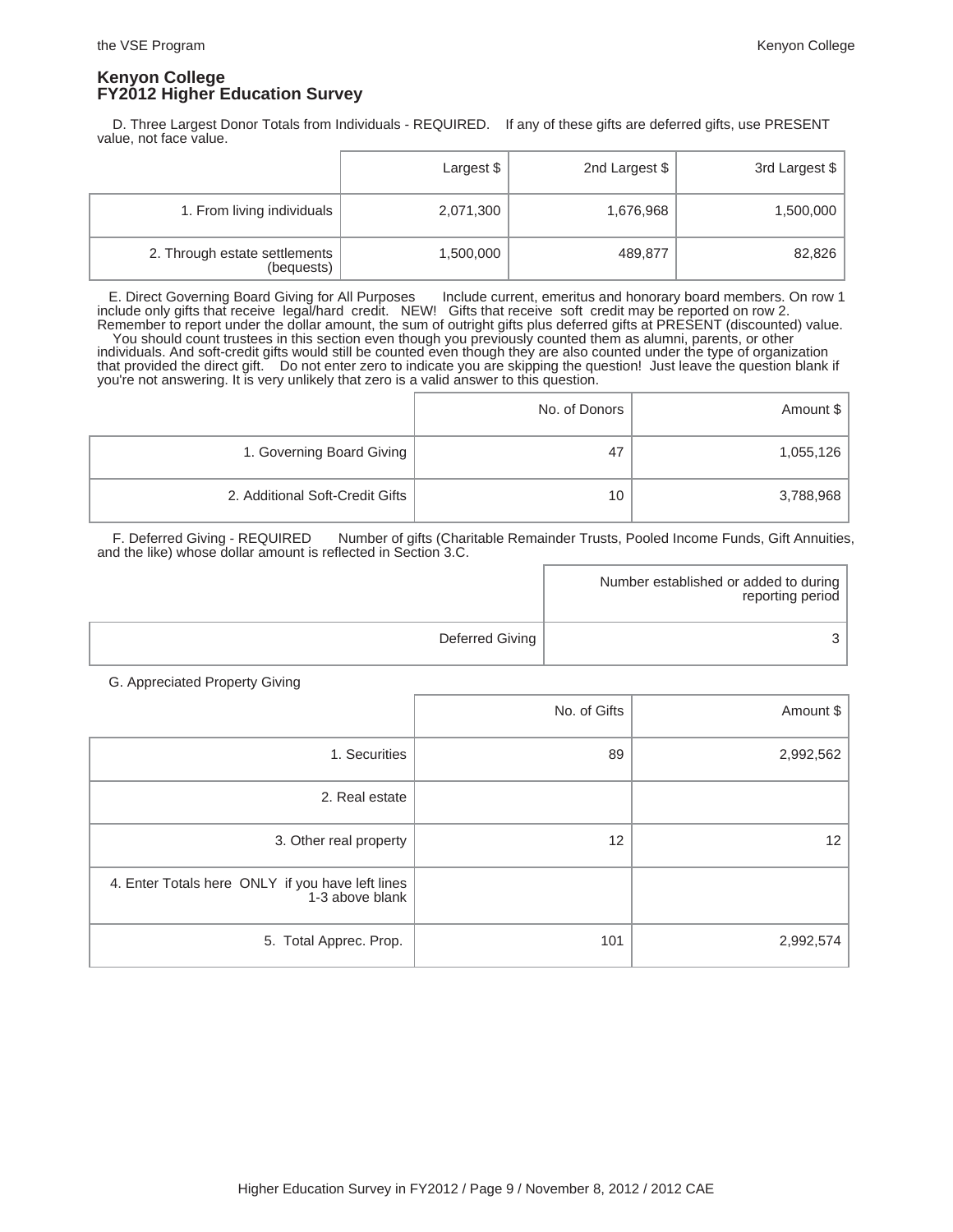H. Personal Giving Additional Details Some personal gifts are dispensed through organizations and therefore are not reflected as personal giving data on this survey. Please report below personal gifts that are officially counted as coming from organizations elsewhere on this survey. The amount from family foundations will appear in section 4b and should not be entered here.

|                                                 | No. of Donors | Amount \$ |
|-------------------------------------------------|---------------|-----------|
| Donor-Advised Funds                             | 115           | 1,115,500 |
| <b>Businesses</b>                               | 95            | 78,033    |
| Other Organizations (Including Federated Funds) | 8             | 12,948    |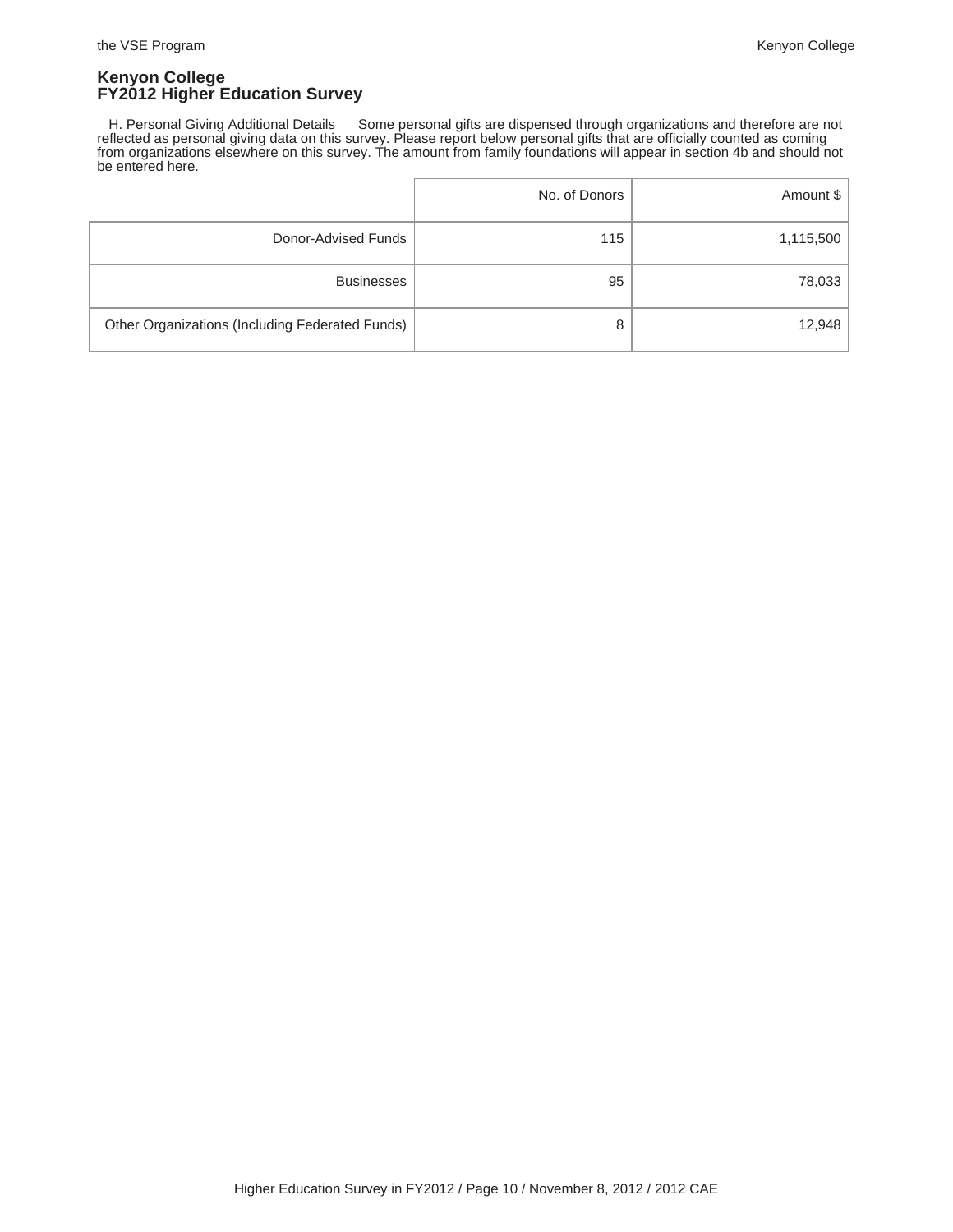### **Kenyon College FY2012 Higher Education Survey Section 4b. Additional Details on Section 3 - Organizations & Other**

2. Contributions from Organizations A. Foundations

|                                                         | No. of Donors | Amount \$ |
|---------------------------------------------------------|---------------|-----------|
| 1. Personal and Family                                  | 93            | 4,122,676 |
| 2. Other foundations and trusts, excluding<br>corporate | 19            | 515,053   |
| 3. Total                                                | 112           | 4,637,729 |

 B. Three Largest Donor Totals from Foundations - REQUIRED The sum of the three largest donor totals from Foundations below must not exceed the total dollar amount reported from Foundations above because these largest donor totals must be included in the amounts reported above and in Section 3.

|             | Largest \$ | 2nd Largest \$ | 3rd Largest \$ |
|-------------|------------|----------------|----------------|
| Foundations | 1,000,000  | 969,000        | 500,000        |

C. Corporations 1. Forms of Giving DO NOT INCLUDE CORPORATE PARTNERSHIPS ANYWHERE ON THE VSE SURVEY. THESE INCLUDE, BUT ARE NOT LIMITED TO, THE PLM SOFTWARE AGREEMENTS AND SIMILAR ARRANGEMENTS AS PART OF THE PACE PARTNERSHIP. IF THESE WERE INCLUDED IN SECTION 3, PLEASE RETURN TO THAT SECTION, REMOVE THEM, AND SAVE 3D AGAIN.

|                                                         | No. of Gifts | Amount \$ |
|---------------------------------------------------------|--------------|-----------|
| 1. Cash and securities (exclusive of matching<br>gifts) | 150          | 146,855   |
| 2. Company products                                     |              |           |
| 3. Other company property                               |              |           |
| 4. Matching gifts                                       | 159          | 296,387   |
| 5. Total                                                |              | 443,242   |

2. Additional Matching Gifts Details In addition to the amounts listed directly above in line 4, please report below matching corporate gifts that were dispensed through a third party, such as a community foundation, charitable gift fund, or other entity. These would not be counted as corporate giving elsewhere in the survey, but are under the control of companies.

|                                                | No. of Gifts | Amount \$ |
|------------------------------------------------|--------------|-----------|
| Matching Gifts Not Directly From a Corporation | 8            | 13,632    |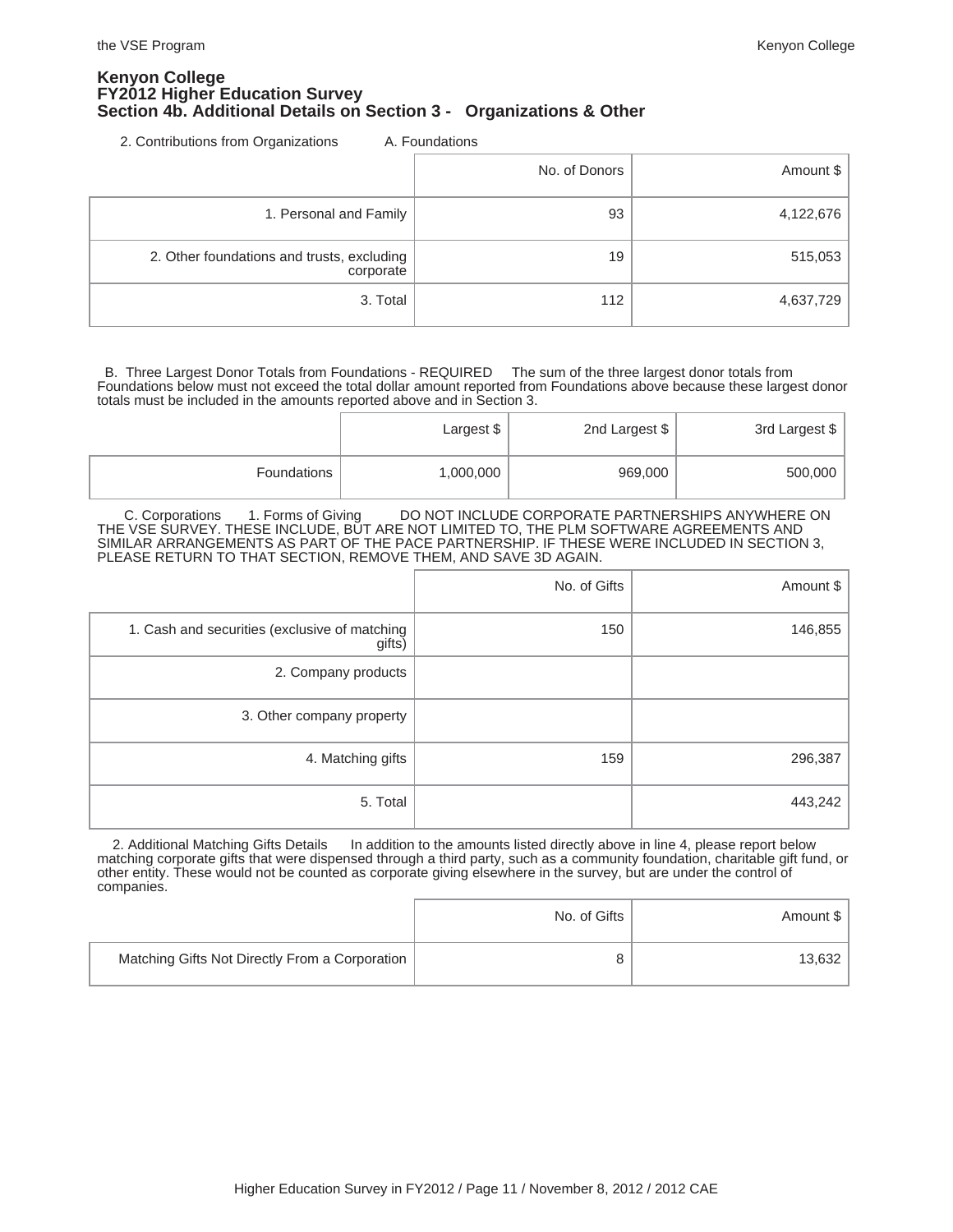D. Three Largest Donor Totals from Corporations - REQUIRED The sum of the three largest donor totals from Corporations below must not exceed the total dollar amount reported from Corporations you reported in Section 3. DO NOT INCLUDE CORPORATE PARTNERSHIPS ANYWHERE ON THE VSE SURVEY. THESE INCLUDE, BUT ARE NOT LIMITED TO, THE PLM SOFTWARE AGREEMENTS AND SIMILAR ARRANGEMENTS AS PART OF THE PACE PARTNERSHIP. IF THESE WERE INCLUDED IN SECTION 3, PLEASE RETURN TO THAT SECTION, REMOVE THEM, AND SAVE 3D AGAIN.

|              | Largest $$^{\dagger}$ | 2nd Largest \$ | 3rd Largest \$ |
|--------------|-----------------------|----------------|----------------|
| Corporations | 20,000                | 14,000         | 12,500         |

 3. Other Fundraising Activity A. Purposes of Gifts to Endowment: Income Restricted (Include both outright and deferred gifts, and use the PRESENT value of deferred gifts.)

|                                       | Amount \$ |
|---------------------------------------|-----------|
| 1. Academic Divisions                 | 210,000   |
| 2. Faculty and Staff Compensation     | 4,074,030 |
| 3. Research                           | 5,000     |
| 4. Public Service and Extension       | 0         |
| 5. Library                            | 7,538     |
| 6. Operation and Maintenance of Plant | 0         |
| 7. Student Financial Aid              | 2,530,705 |
| 8. Athletics                          | 0         |
| 9. Other                              | 760,409   |
| 10. Total                             | 7,587,682 |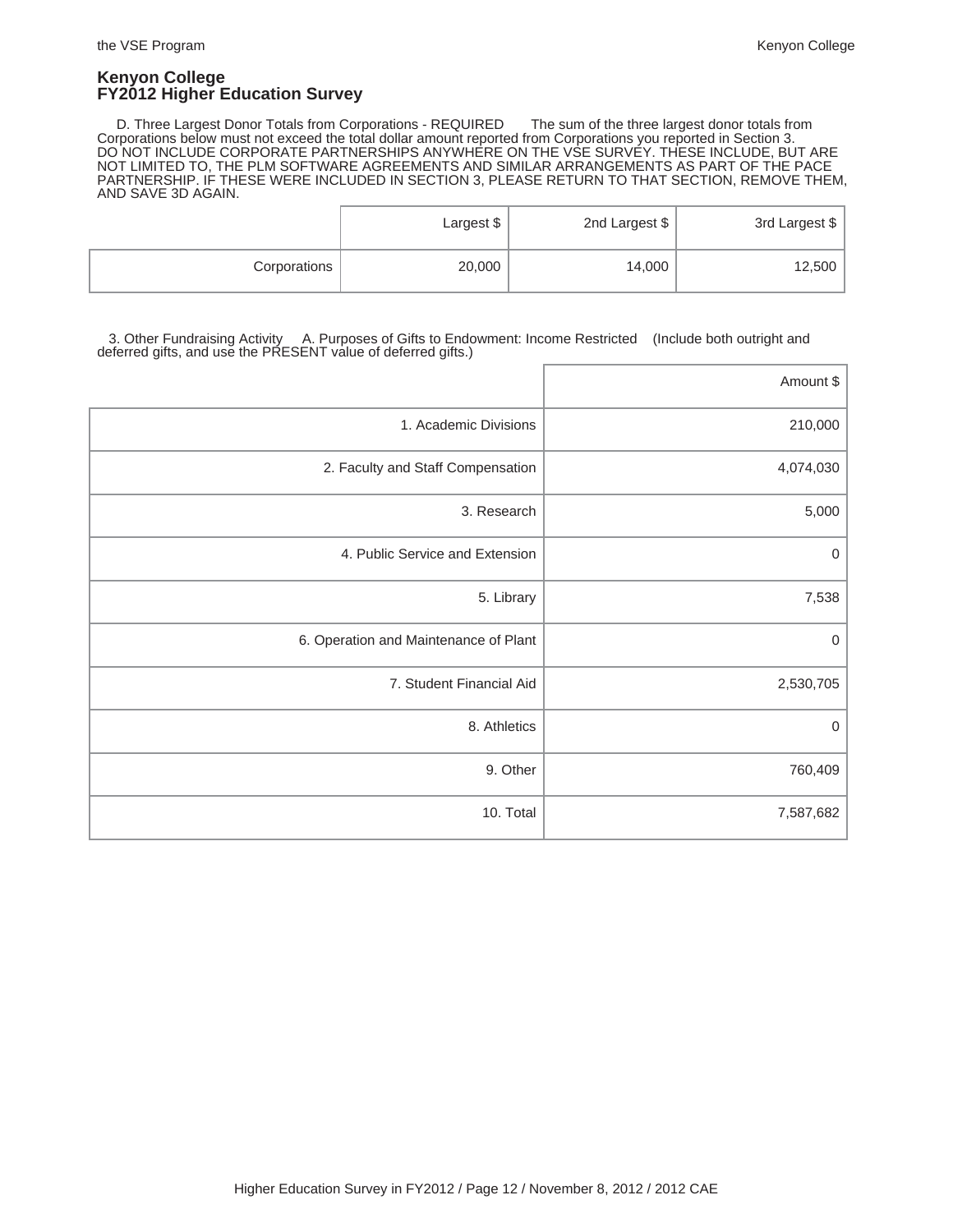Prior to FY2003, Gifts to Endowment, Income Restricted was calculated as the sum of Outright Gifts to Endowment, Income Restricted plus the FACE Value of Deferred Gifts (which are, by definition, gifts to endowment), with income restricted. The section below displays values that were entered before 2003. If you are viewing a survey from 1998-2002, you will see values in this section if the institution replied to the question. Otherwise, it will appear empty.

|                                       | Amount \$ |
|---------------------------------------|-----------|
| 1. Academic Divisions                 |           |
| 2. Faculty and Staff Compensation     |           |
| 3. Research                           |           |
| 4. Public Service and Extension       |           |
| 5. Library                            |           |
| 6. Operation and Maintenance of Plant |           |
| 7. Student Financial Aid              |           |
| 8. Athletics                          |           |
| 9. Other                              |           |
| 10. Total                             |           |

B. Support of Intercollegiate (Extramural) Athletics ONLY Note that the total you report here is not comparable to other Athletics Giving Totals in the VSE Survey. In Section 3A, you report Current Operations Restricted Giving to Athletics for both Intramural and Extramural combined. Here you report only Extramural. Here should also include Extramural Gifts to Endowment, Income Restricted to Athletics that you include in Section 3.B (outright) and 3.C (deferred). For the year 2003 and forward, report the deferred giving restricted to Extramural Athletics at the present value, not the face value.

|                                     | No. of Donors | Amount $\frac{1}{2}$ |
|-------------------------------------|---------------|----------------------|
| 1. Restricted to current operations | 102           | 48,923               |
| 2. Restricted to capital purposes   |               |                      |
| 3. Total                            | 102           | 48,923               |